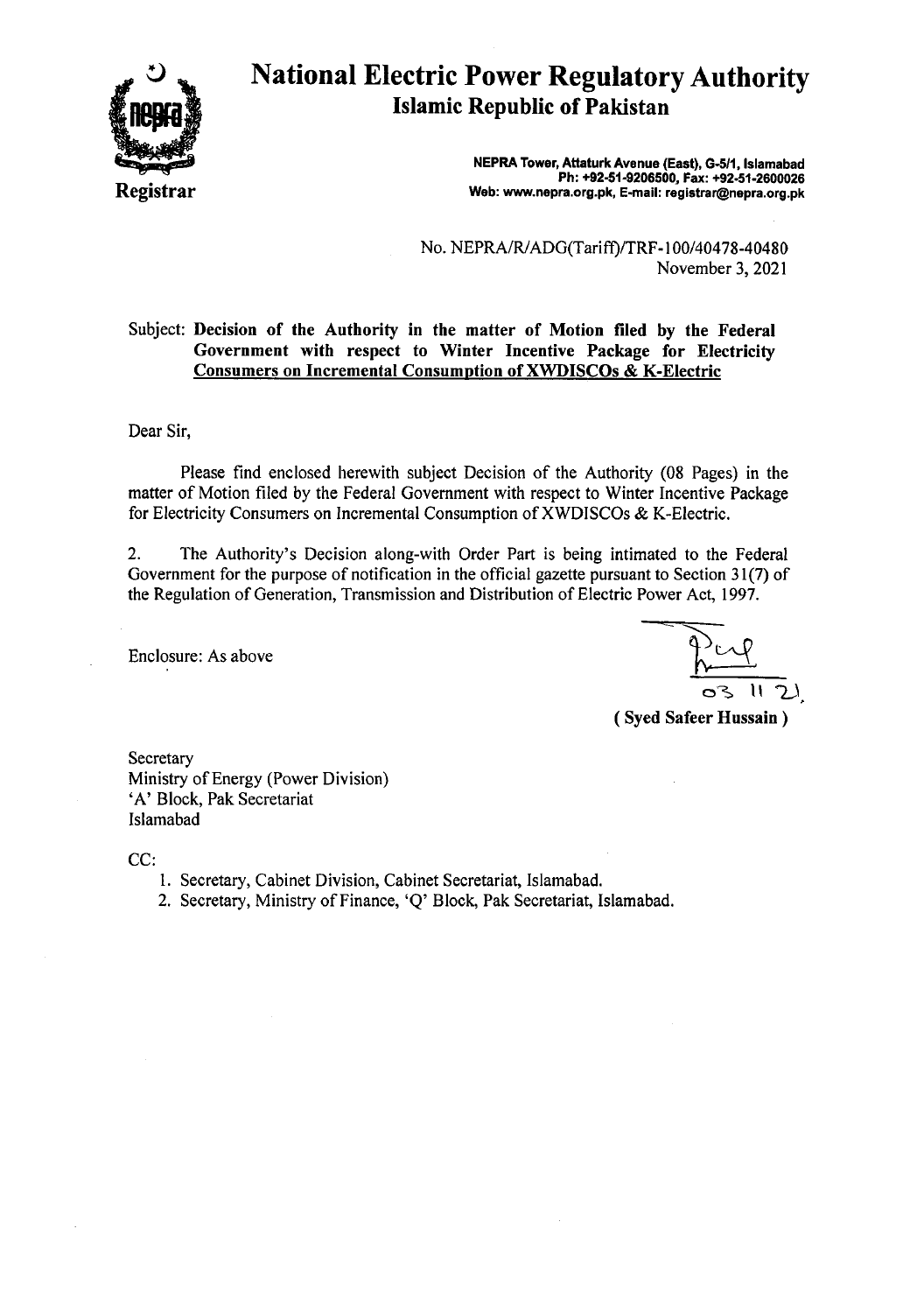# National Electric Power Regulatory Authority (NEPRA)

# DECISION OF THE AUTHORITY IN THE MATTER OF MOTION FILED BY THE FEDERAL GOVERNMENT WITH RESPECT TO WINTER INCENTIVE PACKAGE FOR ELECTRICITY CONSUMERS ON INCREMENTAL CONSUMPTION OF XWDISCOS & K-ELECTRIC

Islamabad

November 3,2021

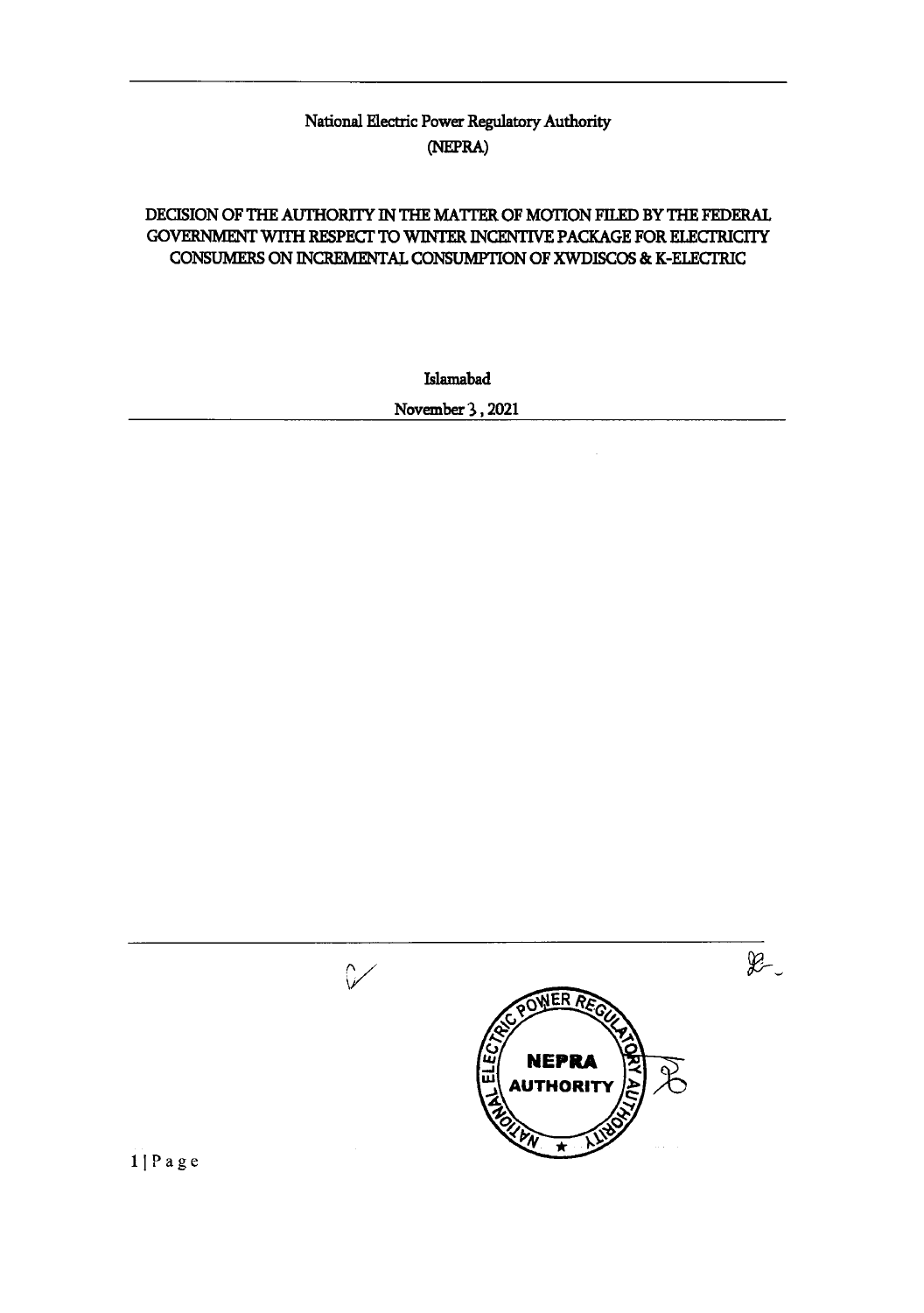#### 1. Background

- 1.1. The Ministry of Energy (MoE) Power Division (PD) vide letter dated October 06, 2021 has submitted a Motion with respect to Winter Incentive Package for all domestic, commercial and general services consumers of XW-DISCOs and K-Electric.
- 1.2. The Ministry in the Motion submitted that Cabinet Committee on Energy (CCoE) has approved the winter incentive package for all domestic, commercial and general services consumers of XW-DISCOs and K-Electric, with the direction that the actual marginal cost to be utilized for subsidy calculation of K-Electric, shall be provided by NEPRA and shall also provide appropriate mechanism for adjustment of the same, keeping in view existing tariff determinations of K-Electric.
- 1.3. In view thereof and pursuant to, inter alia, Section 7 & 31 of NEPRA Act, the Ministry has requested NEPRA to incorporate the cabinet approved winter incentive package in the tariff adjustment's methodology/ tariff structure, including the verification / determination of marginal cost for K-Electric to be utilized for calculation of subsidy, so that winter incentive package can be implemented accordingly.
- 1.4. The Ministry of Energy, also provided copy of the "Summary for the CCoE", through which winter incentive package was proposed. The Summary was approved by the CCoE, vide minutes dated 17.09.2021. The winter incentive package as approved by the CCoE for winter months is given as under;
	- i. The Package shall be applicable for winter months i.e. from 1<sup>st</sup> Nov. 2021 till 28<sup>th</sup> Feb. 2022.
	- ii. The reference period for incremental consumption will be Nov. 2020 to Feb. 2021.
	- iii. Rate of Rs.12.96/kWh shall be charged to Domestic consumers (Non-ToU) on the incremental consumption, above monthly 300 units or above the reference consumption in the corresponding months of reference period, whichever is greater.
	- iv. Rate of Rs.12.96 /kWh shall be charged to Commercial consumers (Non-ToU) and General Services consumers on the incremental consumption above the reference consumption in the corresponding months of reference period.
	- v. Rate of Rs.12.96/kWh shall be charged to Domestic consumers (ToU) and Commercial consumers (ToU) on the respective peak/off-peak incremental consumption, above the reference peak/off-peak consumption in the corresponding months of reference period.
	- vi. New and existing consumers having no reference consumption available in period of November 2020 to February 2021 shall be offered same package at the concessionary rate of Rs.12.96/kWh through benchmark consumption methodology.
	- vii. Additional supplementary grant for the additional cumulative subsidy of approx. Rs. 1.3 billion for K-Electric consumers. The actual marginal cost to be utilized for subsidy shall be provided by NEPRA. Further, NEPRA shall provide appropriate mechanism for adjustment, keeping in view existing tariff determinations of K-Electric.
	- viii. No quarterly adjustments would be applicable on incremental consumption.
	- ix. On incremental consumption, only positive fuel price adjustments shall be passed on to the consumers availing incremental consumption package.

g.

**OWER** <u>ሷ</u> & **NEPRA U**<sub>AUTHORITY</sub> Videa by NEPKA. Further, NEPKA shall pro<br>
Int, keeping in view existing tariff determinat<br> *T* adjustments would be applicable on incremental consumption, only positive fuel price ad<br>
mers availing incremental consumption

 $2|Page$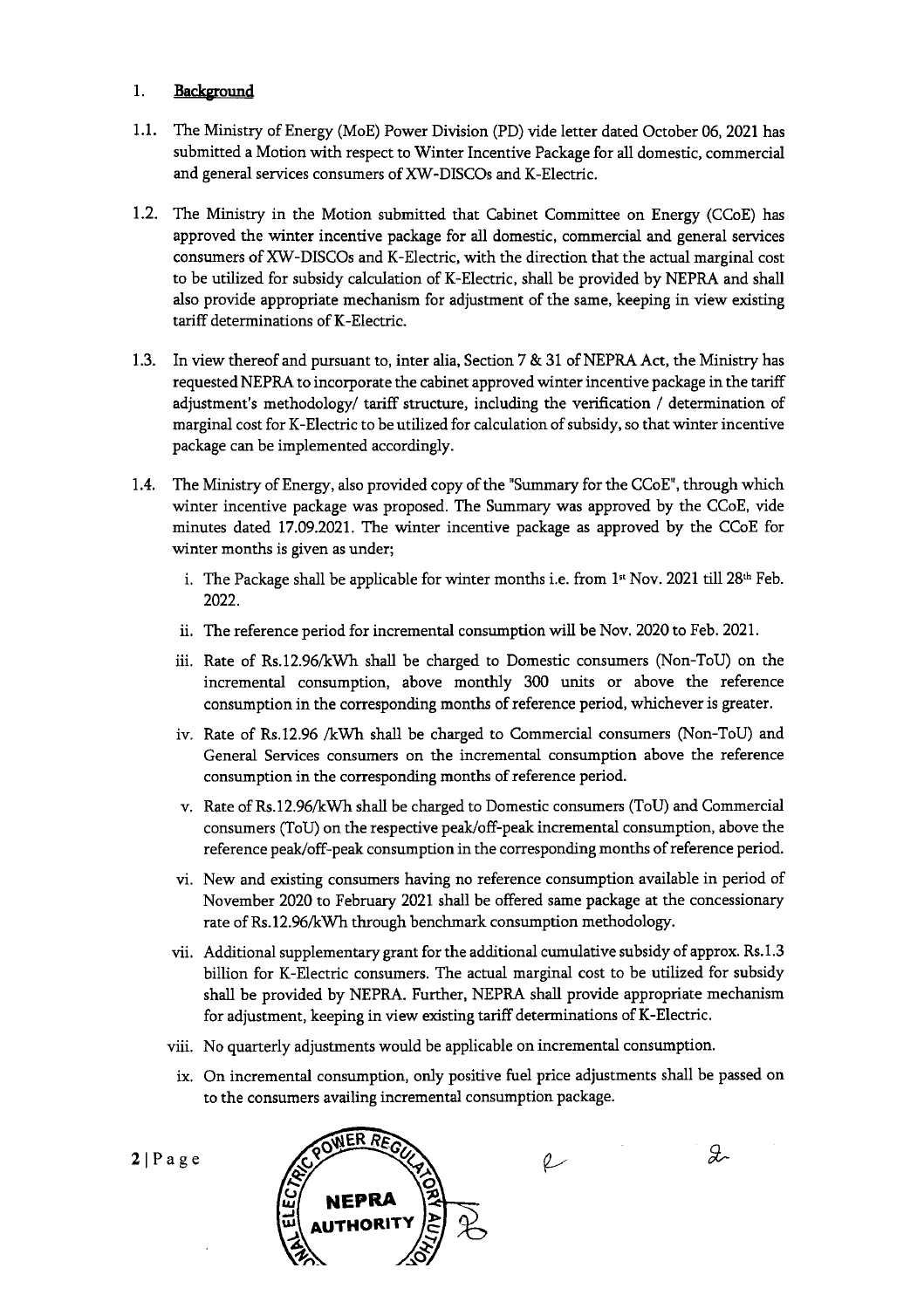x. Actual subsidy realized for given proposals shall be independent of all the other budgeted subsidies for the power sector.

# 2. Proceedings

- 2.1. The Authority, considering the fact that impact of any adjustments has to be made part of the consumer end tariff, decided to conduct a hearing in the matter in order to provide an opportunity of hearing to all the concerned and meet the ends of natural justice.
- 2.2. Hearing in the matter was accordingly scheduled on October 21, 2021 through Zoom; Notice of admission / hearing along-with brief description of Motion ified by the MoE were published in newspapers and also uploaded on NEPRA website; Individual notices were also issued to stakeholders & interested parties.
- 2.3. During hearing, the MoE was represented by its Additional Secretary, Joint Secretary and its financial and technical team. Hearing was also attended by K-Electric, XWDISCOs, General Public and representatives of Media.

#### 3. Issues of Hearing

- 3.1. For the purpose of hearing, and based on the pleadings/ record, following issues were framed to be considered during the hearing and for presenting written as well as oral response;
	- i. What shall be the mechanism for adjustment in tariff for incremental sales of K-Electric and XWDISCOs?
	- ii. V/hat shall be the mechanism for verification of marginal variable Cost for incremental sales of K-Electric?
	- iii. What shall be the mechanism for adjustment of marginal cost due to incremental sales in monthly FCAs?
	- iv. Any other issue with permission of the Authority.

#### 4. Filing of Objections & Comments

4.1. Comments/objection, if any, were desired from the interested person/party through publication of notice for hearing. In response thereof, written comments were received from Pakistan Association of Large Steel Producers, wherein it has been submitted that the Government can utilize the surplus generation capacity by facilitating domestic steel industry with subsidized electricity prices like government is already providing to some other sectors. The energy tariffs in Pakistan are highest in Regions and domestic steel industry is jeopardized by the high electricity prices. The ECC of the Cabinet approved the extension of incremental consumption package, however, no notification has been issued so far for continuation of this package. It has also been submitted that with increase of Rs.2.97/kWh in prices of electricity from October 2021, the cost of steel would increase by around Rs.4,000/ton. Accordingly, it has been requested that electricity be provided to industry at lower rates and notification for extension of electricity package be issued at the earliest.

 $\n *L*$ 

 $\mathcal{Q}_{\mathcal{C}}$ 



 $3 | P a g e$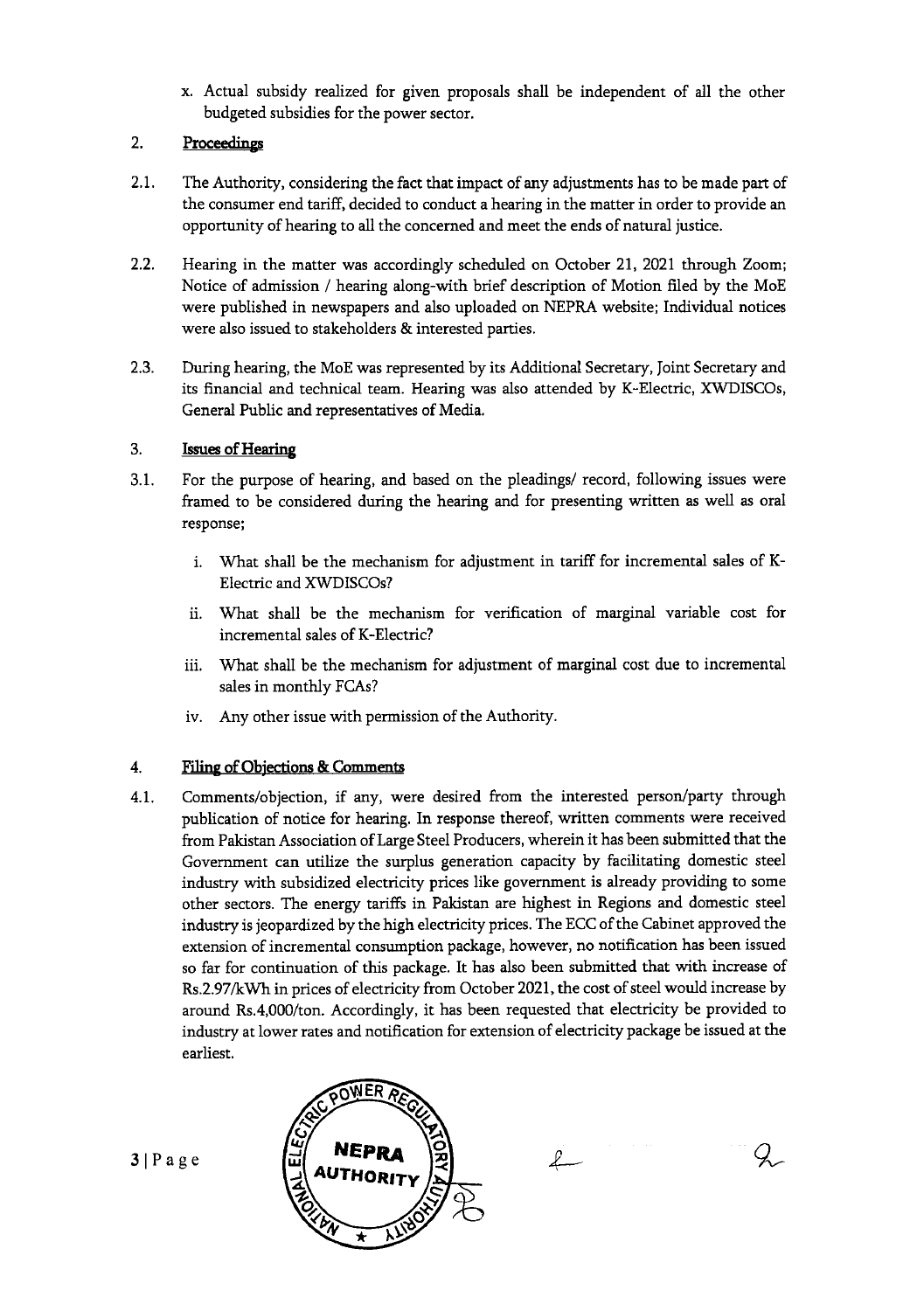4.2. The Authority observed that incremental consumption package for industrial consumers of XWDISCOs till October 2023, has already been decided by the Authority vide decision dated 01.12.2020. Further, the Motion filed by the MoE and request of K-Electric for extension of abolishment of time of use tariff scheme till June 2022, for Industrial consumers of XWDISCOs and K-Electric has already been decided by the Authority vide decision dated 17.06.2021.

# 5. Discussion on issues

- 5.1. On the basis of the pleadings, available record, evidence produced during the course of hearing and afterwards, the issue-wise findings are as under;
- 5.2. What shall be the mechanism for adjustment in tariff for incremental sales of K-Electric and **XWDISCOs?**
- 5.3. What shall be the mechanism for verification of marginal variable cost for incremental sales of K-Electric?
- 5.4. What shall be the mechanism for adjustment of marginal cost due to incremental sales in monthly FCAs?
- 5.5. The MoE was represented, during the hearing, by its Additional Secretary, Joint Secretary and other financial and technical team. The representative of the MoE submitted that around 18% growth was witnessed during previously allowed package in 2019, and the same proxy has been used as no other direct measure for the growth elasticity is available. It has also been submitted that as per analysis, if the growth owing to winter package increases over 100% of the projected growth of around 16-18%, than in the month of January 2021, there could be incremental requirement of RLNG, otherwise, local gas and coal would be used for marginal costs.
- 5.6. Upon inquiry from the Authority regarding lifting of AT&C based load shedding to increase sales, it was explained by the MoE that AT&C based load shedding is carried out in those areas where recovery percentage is very poor and if recovery is not improved, supply of additional electricity in these areas would result in additional losses. The Authority, however, observed that despite AT&C based load shedding, there has been no improvement in recoveries, rather feeders with better recoveries and losses have gone worse. The Authority therefore considers that the Ministry may explore the options of reducing the AT&C based load shedding, which may not only result in improved sales growth but may also result in improved recoveries. Hence, the requirement for allowing such incentive packages may not arise, thus reducing the burden of additional subsidies on national exchequer.
- 5.7. Regarding Mechanism for adjustment in tariff and verification of Marginal cost, the MoE submitted that NEPRA shall decide the same.
- 5.8. K-Electric during the hearing submitted that at the time of discussion the instant package, fuel prices were different. However, since the prices have now gone up, therefore, the impact of the same would eventually go into subsidy. Thus, the package should be implemented with full information and facts & figures. K-Electric further submitted that marginal cost is not applicable in case of KE, as sent out growth has already been captured in the MYT of K-Electric, therefore, difference between the discounted price of Rs.12.96/kWh and the determined tariff should be picked up by the GoP as part of TDS.

 $\ell$ 

4IPage



Ą. سند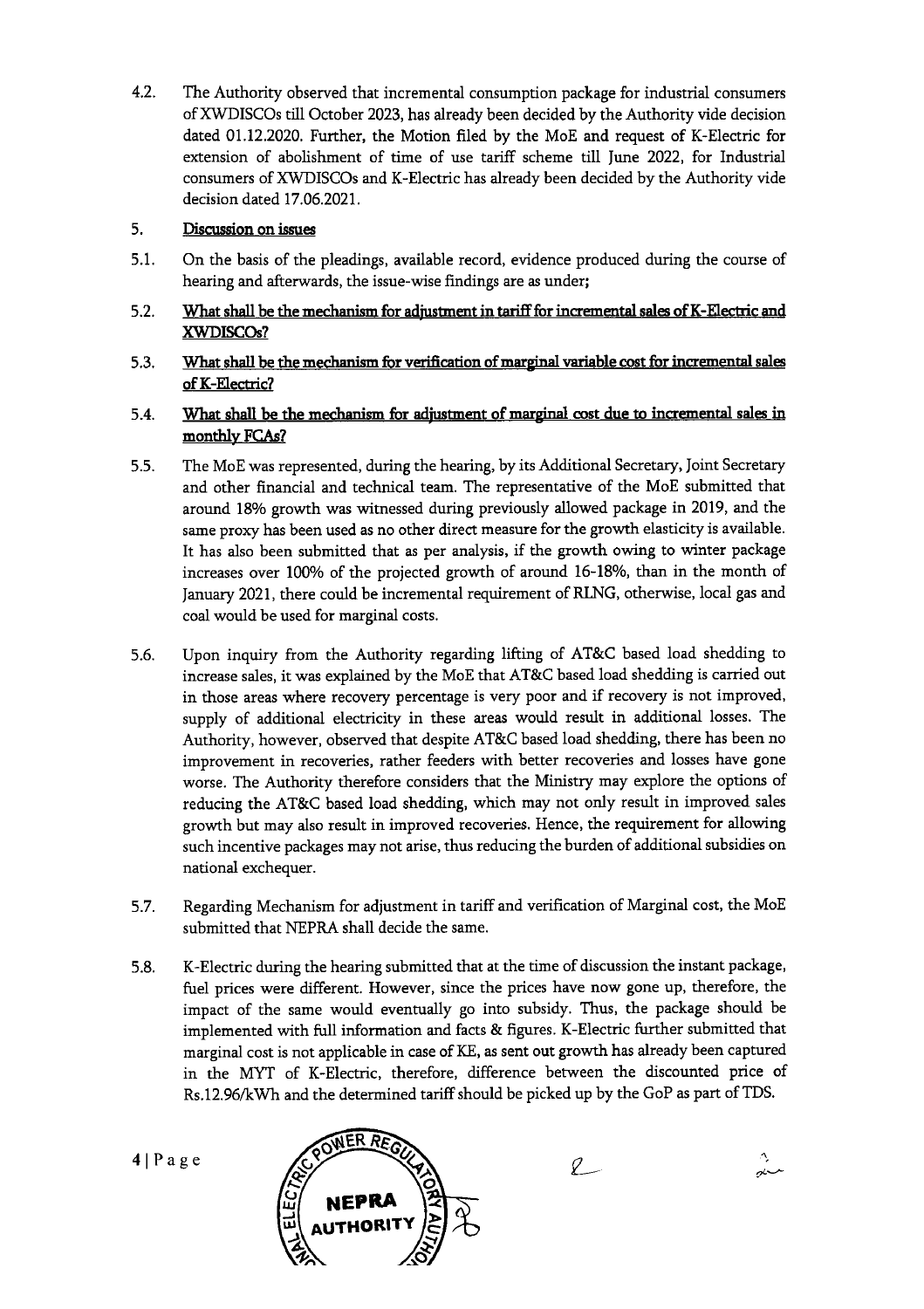- 5.9. Mr. Khaleeq Kiani, representing media, submitted that whether any analysis has been carried to assess the paying capacity of consumers to make investment in the new equipment instead of existing gas based equipment. The representative of MoE submitted that a joint exercise with NEECA has been carried out in this regard, whereby the payback period for the new equipment is between 3-5 years. The Authority however, observed that the instant package has been proposed only for 4 months, therefore the consumers may not be willing to make investments. The representative of the MoE submitted that by introducing this package, an incentive/ opportunity has been provided to the consumers, however, the decision rests with the consumers.
- 5.10. K-Electric, during the hearing also requested to have further discussions with NEPRA and CPPA-G/ MoE in order to come up with a plausible solution. Subsequently, a meeting was held in NEPRA involving representatives of K-Electric, and CPPA-G/ the MoE. Pursuant thereto, K-Electric vide letter dated 29.10.2021 submitted its written comments; a brief of which is as under;

#### Mechanism for adjustment in Tariff

- 5.10.1. KE submitted that within its MYT, NEPRA has determined a base tariff, wherein NEPRA has considered sales growth and sent out targets for FY 2017 to FY 2023 and accordingly determined a price cap tariff with appropriate adjustment mechanism. Therefore, the benefit of increased sales is already absorbed in KE's determined tariff. In this regard, compound annual growth rate (CAGR) of sent out of 4.50 % (FY 16 to FY 21) has been assumed in tariff, whereas the actual growth has been 3.33% (FY 16 to FY21). Important to note that:
	- $\checkmark$  KE suffered loss of sent out due to COVID-19 in FY 2020 due to unforeseen reason which is beyond KE's control, however, the impact/adjustment has not yet been allowed.
	- $\checkmark$  No revision in sent-out targets was made when the earlier ISP Package PKR 3/kWh, applicable at the time of determination of MYT targets, was removed in 2018/19.
- 5.10.2. Accordingly, there is no mechanism to exclude incremental sales within the MYF. Further, if incremental sales has to be separately treated through a new mechanism, then recovery of following components of tariff already absorbed in MYF based on sent out growth, shall be added back to tariff on quarterly basis as part of un-recovered cost : O&M, RoRB, Depreciation, Base Rate and Bad Debts.

#### Bifurcation of growth due to Industrial package

5.10.3. K-Electric also stated that it is a fact that government policies, including Industrial package, have played a key role to accelerate the industrial growth. In this regard, we understand that the factors which contributed to growth in Industrial sector in FY 2021 include organic growth, increase in economic activity after COVID-19, Government policies to support the same including lower KIBOR Rates, industrial packages, shutdown of economy in other parts of the world due to COVID, construction package, currency depreciation making import expensive / export attractive and shift of captive power plants

 $\mathcal{L}$ 

Q.



 $5|Page$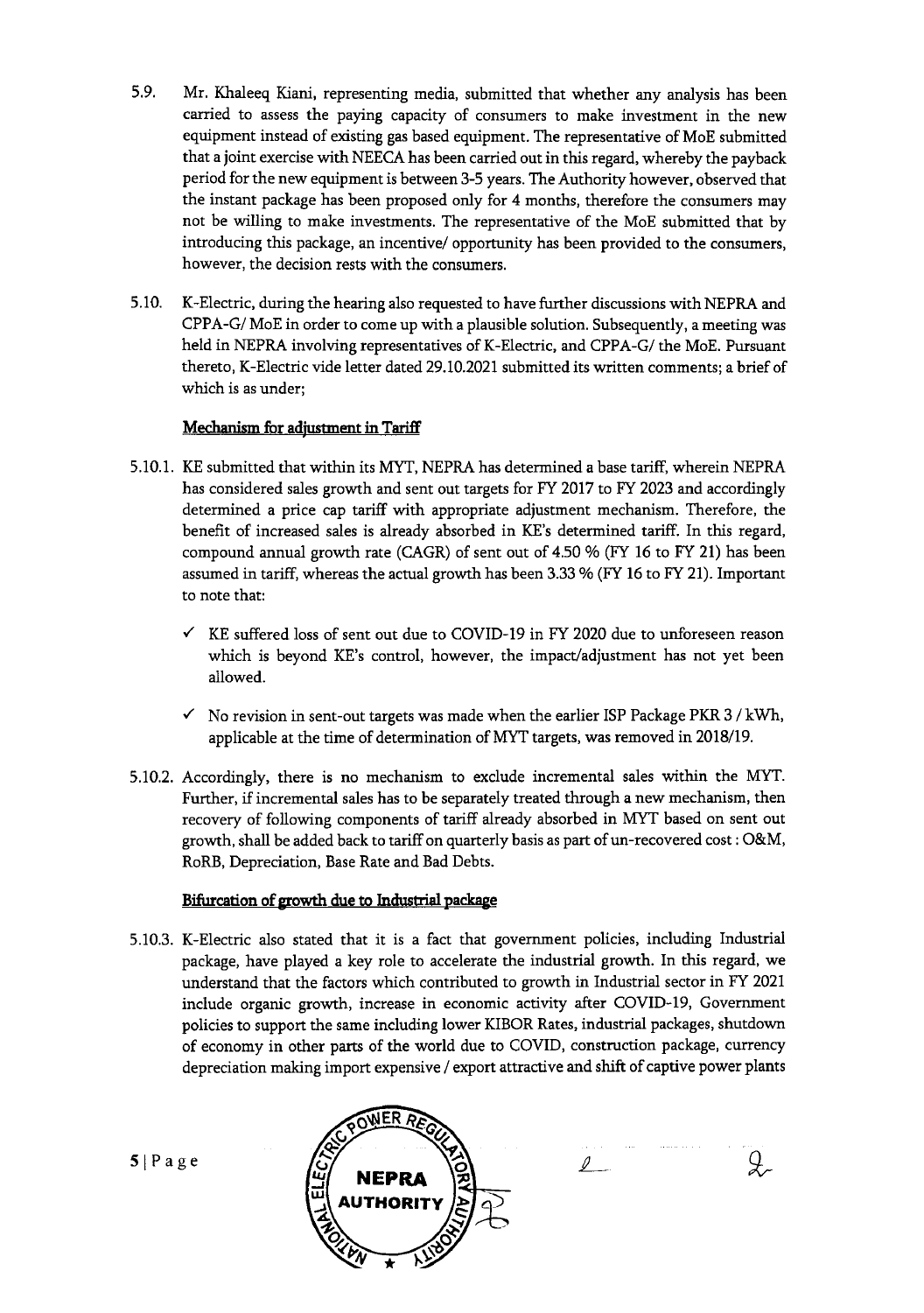to grid, etc. Since all these are complex and interlinked subjective factors hence, it is not practical to segment the growth due to industrial package and growth due to other factors.

5.10.4. Growth in FY 2021 increased due to increase in economic activity after COVID-19 to catch up the lost growth. Accordingly, even July to October 2021 witnessed 14% growth before introduction of Industrial package, and the growth is continuing in FY 2022 while incremental discount is not being given to consumers, due to on-going momentum of favorable government policies and macroeconomic environment.

| <b>Description</b>                                        | FY 2019 | FY 2020          | FY 2021 <sup>1</sup> |
|-----------------------------------------------------------|---------|------------------|----------------------|
| Growth (year on year) in Industrial<br>consumption        | 6.7%    | Negative<br>5.7% | 16.3%                |
| Break up of growth in FY 2021 <sup>1</sup> :              |         |                  |                      |
| - July 2020 to October 2020 (Pre-introduction of package) |         |                  | 13.5%                |
| - Nov 2020 to June 2021 (Post introduction of Package)    |         |                  | 17.6%                |
| July 2021 to Sep 2021 (Package not implemented yet)       |         |                  | 17.7%                |

- 5.10.5. Further, it is important to note that the above numbers represent average growth of industrial segments. There are some consumers who have shown positive growth and some who have showed negative growth. As the package is only applicable on consumers having incremental growth, assuming all the incremental sales units as package growth would be impractical.
- 5.10.6. Similarly, with respect to winter incentive package, residential consumption is also highly linked with weather conditions and would require a longer tenure of package and consistency of policy to assess long term shift of gas demand to electricity demand, hence it would be impractical to directly ascertain the impact of this package. Moreover, as last year was partially impacted due to COVID-19 affecting commercial activity, comparison of growth with last year may not give an appropriate result.

#### Verification of Marginal Variable Cost

- 5.10.7. K-Electric further submitted that its estimated marginal cost of PKR 14.6 / kWh, worked out based on prevailing prices at that time and forecast used by CPPA-G (FO price for FY 2022 was PKR 56,045 / kWh) for calculation of PKR 12.96 /kWh, However, after increase in prices, marginal cost for July to September 2021 based on hourly generation data is given below:
	- v' July 2021— PKR 22.0 / kwh
	- '7 August **2021— PKR** 22.7 / kWh
	- **'7** September 2021— PKR 26.5 / kwh
- 5.10.8. K-Electric mentioned that working of marginal cost based on hourly generation details have been provided to NEPRA, however, it is not practical to break down incremental sales for each consumer into hours, accordingly average marginal cost based on hourly cost data for each month has been used and this is consistent with the methodology used by CPPA-G for their projections.



Ž,

 $6|Page$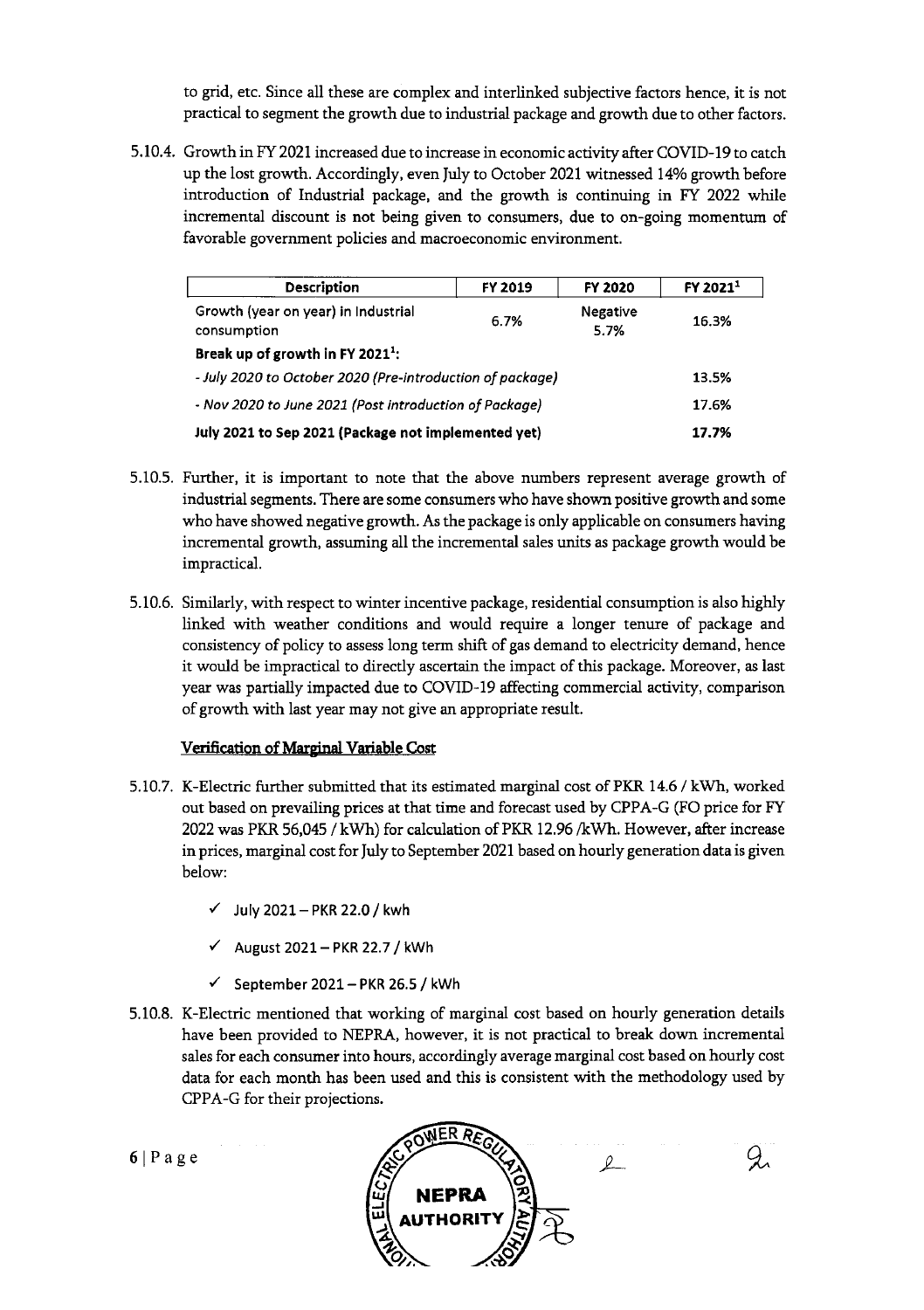#### Adjustment of Marginal Cost

5.10.9. K-Electric also submitted that as there is no mechanism in KE's MYT to treat incremental sales at marginal costs and sales growth has already been absorbed in KE's tariff, therefore, the methodology as approved for ISP initially for November 2020 to June 2021 whereby difference in Applicable rates and discounted rate was picked up by GoP as subsidy may be applied. Furthermore, positive FCA was passed on to all units and negative FCA was not passed on to Incremental units and the impact of same was included in quarterly tariff variations. In addition, if incremental sales has to be separately treated through a new mechanism, then recovery of following component of tariffs already absorbed in MYT based on sent out growth, shall be added back to tariff on quarterly basis as part of Unrecovered cost: O&M, RoRB, Depreciation, Base Rate and Bad Debts and in monthly Fuel Cost adjustments such marginal cost and incremental sales unit be excluded for monthly fuel cost adjustments and no FCA be applied on such incremental consumption.

### **Order**

- 6. In view of the aforementioned discussion, submissions made by the stakeholders during the hearing and afterwards, the Authority has no objection in approving the instant proposal regarding winter incentive package for Residential, Commercial and General Services Consumers of XWDISCOs as proposed by the Ministry of Energy as mentioned below;
	- i. The Package shall be applicable for winter months i.e. from  $1<sup>st</sup>$  Nov. 2021 till 28<sup>th</sup> Feb. 2022.
	- ii. The reference period for incremental consumption will be Nov. 2020 to Feb. 2021.
	- iii. Rate of Rs.12.96/kWh shall be charged to Domestic consumers (Non-ToU) on the incremental consumption, above monthly 300 units or above the reference consumption in the corresponding months of reference period, whichever is greater.
	- iv. Rate of Rs.12.96/kWh shall be charged to Commercial consumers (Non-ToU) and General Services consumers on the incremental consumption above the reference consumption in the corresponding months of reference period.
	- v. Rate of Rs.12.96/kWh shall be charged to Domestic consumers (ToU) and Commercial consumers (ToU) on the respective peak/off-peak incremental consumption, above the reference peak/off-peak consumption in the corresponding months of reference period.
	- vi. New and existing consumers having no reference consumption available in period of November 2020 to February 2021 shall be offered same package at the concessionary rate of Rs.12.96/kWh through benchmark consumption methodology.
	- vii. No quarterly adjustments would be applicable on incremental consumption.
	- viii. On incremental consumption, only positive fuel price adjustments shall be passed on to the consumers availing incremental consumption package.



 $2$ 

سە()

 $7$ | Page